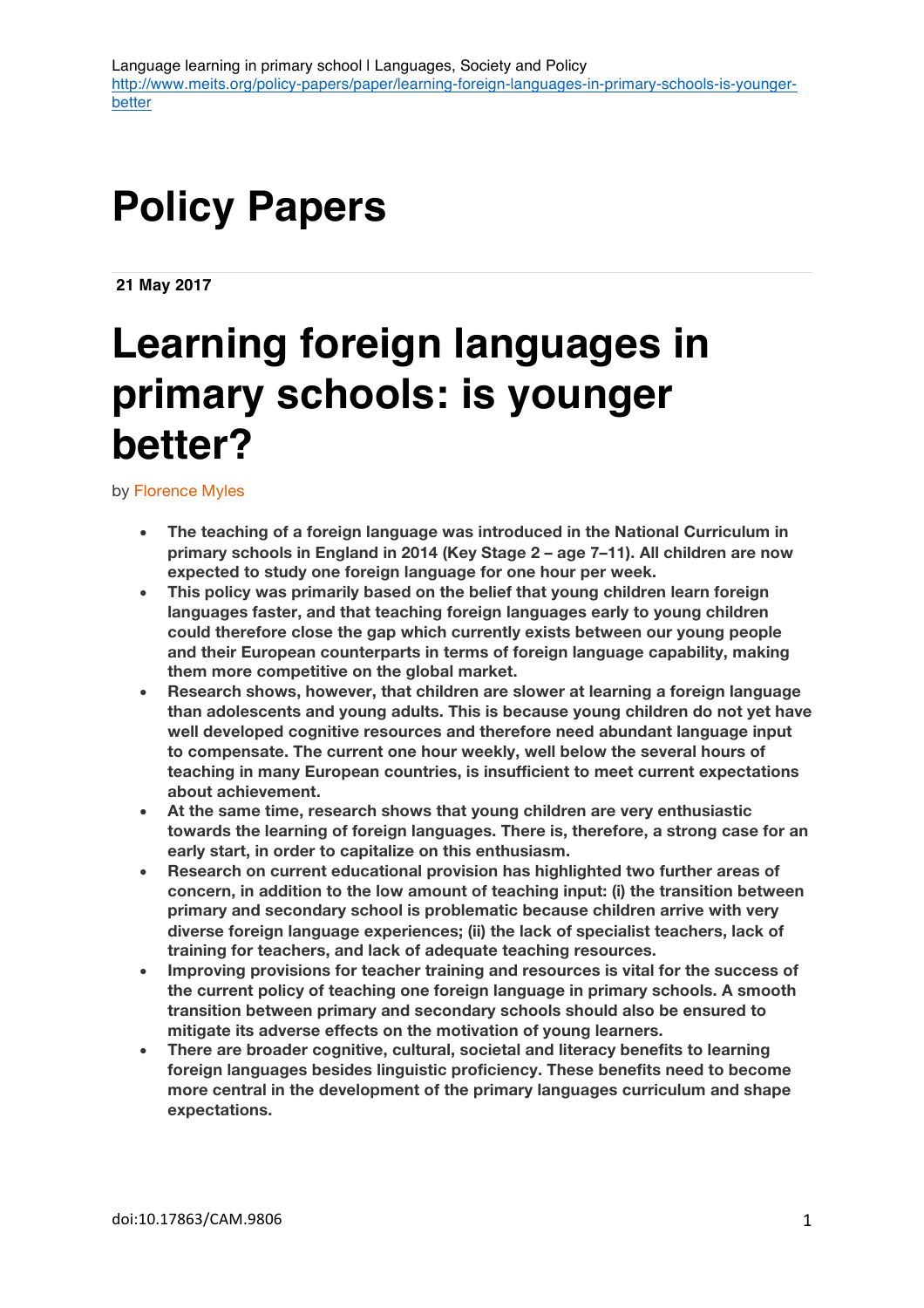# **Introduction**

Foreign languages were introduced formally within the primary school curriculum in England in 2014 for the first time. All children at Key Stage 2 (age 7–11) are now expected to study one foreign language for one hour per week. It can be any modern or ancient foreign language and the focus should be on enabling pupils to make substantial progress in one language. The Department of Education states 'liberation from insularity' and an 'opening to other cultures' as the principal purposes for introducing language learning in primary school. This makes it an opportune time to reflect on the advantages and disadvantages of an early start, and what challenges it poses.

There are two main reasons behind the introduction of foreign languages in primary classrooms. The first is the belief that 'the younger the better', the idea that young children are intrinsically better language learners, and will therefore become more proficient more quickly. The second is that in an increasingly globalized world, intercultural competence is essential, and that it is important to awaken children's interests in other people and cultures at a time when they are open and receptive. More recent arguments are based on the cognitive advantages that learning a foreign language brings (such as enhanced problem solving, attentional control or ability to switch tasks, and on the claim that it helps with literacy in English but these arguments have not yet filtered into public discourse.

However, the government policy which made learning a foreign language compulsory in English primary schools from Key Stage 2 was almost exclusively linked to the first of these motives. But what is the research evidence? In the first part, I will briefly review how young children learn by comparison with teenagers and adults, and what expectations can reasonably be entertained given this evidence. I will then draw some of the implications of this evidence for policy.

## **Is younger better? What is the research evidence?**

The belief underlying the introduction of foreign languages in primary schools is that teaching foreign languages early to young children, when they are most receptive, could close the gap which currently exists between our young people and their European counterparts in terms of foreign language capability, making them more competitive on the global market. After all, we just pick up our mother tongue effortlessly as young children, so the logic is that if we teach children early enough, the same will happen with foreign languages. This view was stated, for example, by Prime Minister Tony Blair in 1999: 'Everyone knows that with languages, the earlier you start, the easier they are'. This popular view has its theoretical foundations in the so-called 'Critical Period Hypothesis', which claims that children are born with an innate language faculty which atrophies with age, and that it is therefore important to tap into these innate mechanisms before the critical age when they disappear.

But what is the research evidence? It is important to distinguish between children immersed in the new language they are learning, for example as immigrants in a new country, and children exposed to a foreign language in the classroom, a few hours a week at best, and usually less than an hour per week in the vast majority of English primary schools.

In the case of immigrant children, there is much research evidence that young children are actually slower than older learners at the beginning of the learning process. Many studies have shown that adolescents and young adults are faster learners on all measures of language proficiency. Young children, however, eventually catch up with older learners and typically become indistinguishable from native speakers, which is usually not the case for adults. So, in the case of immigrant children, earlier does seem better, but only in the long run**,** and only where children are given plenty of time and opportunity to make the most of the abundant language input they are exposed to. This advantage has often been linked to the Critical Period Hypothesis mentioned above.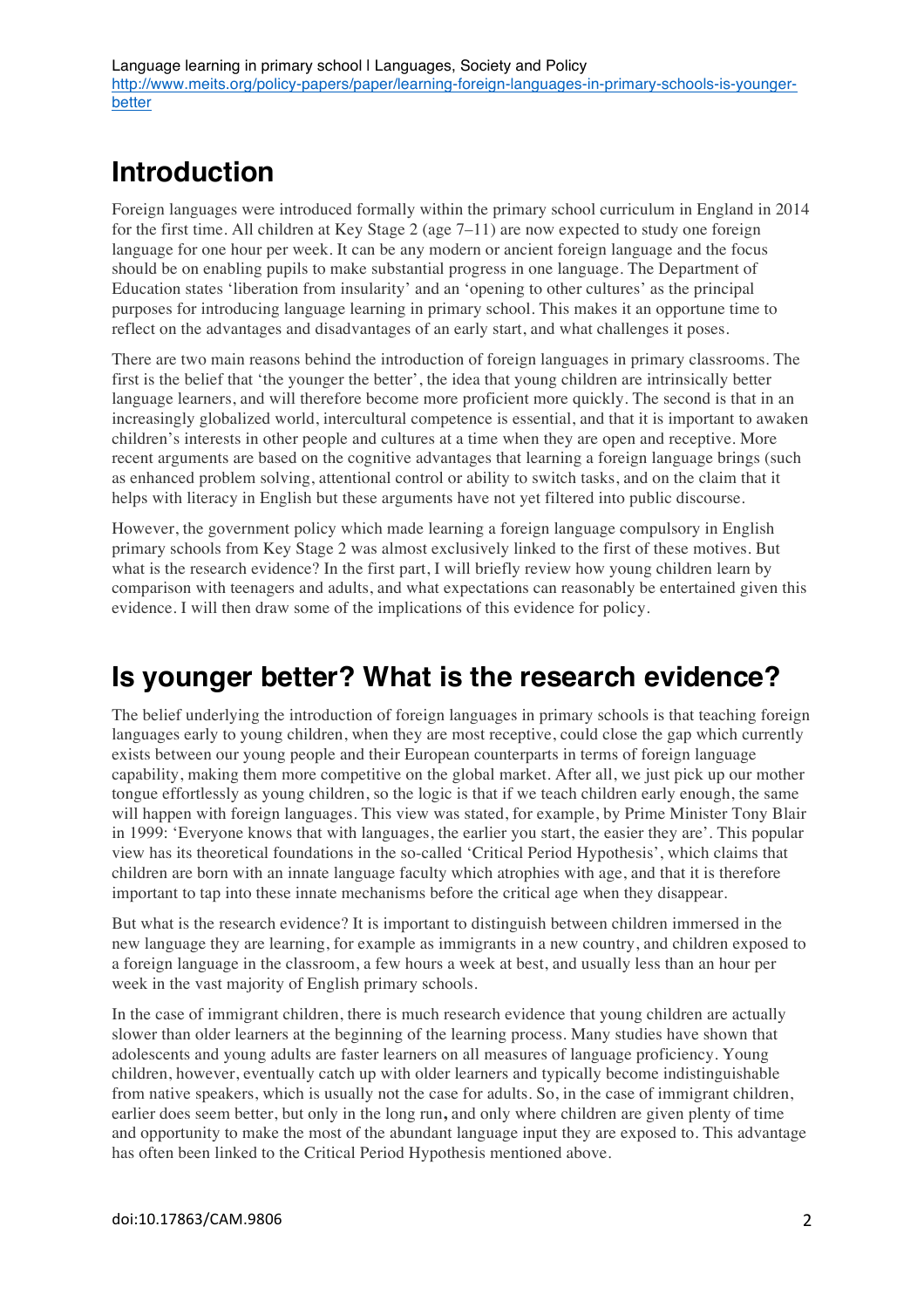Language learning in primary school I Languages, Society and Policy http://www.meits.org/policy-papers/paper/learning-foreign-languages-in-primary-schools-is-youngerbetter

In the context of foreign language learning in the classroom, are primary school children also more likely than older students to reach native-like proficiency in the long run?

All research investigating whether earlier is better in instructed contexts points in the same direction:

- Young children are very enthusiastic and love learning foreign languages. They find it fun and they enjoy discovering new worlds and new ways of saying things.
- Young children are slower at learning languages than adolescent learners, in all aspects of language. To my knowledge, only one study by Jenifer Larson-Hall found a small advantage for an early start, but in that study, the children had six to eight hours of instruction per week for 44 weeks a year over six years, making the context of learning very different from the one or two weekly hours in other studies.

Probably the most ambitious piece of research investigating the role of age in early foreign language learning in the classroom is the Barcelona Age Factor (BAF) project (Muñoz 2006). Carmen Muñoz and her team capitalized on the fact that the government changed the age at which English was introduced in the classroom in rapid succession, creating a natural experiment whereby they were able to compare second language learners having started at ages 8, 11, 14 and over 18. Muñoz was able to follow a large number of learners over a long period of time (learners were tested after 200, 416 and 726 hours of instruction). The team then compared their learning on a wide range of measures testing all 4 macroskills: speaking, listening, writing and reading. They found that with the same amount of instruction, late starters were consistently faster and more efficient learners on all measures.

Most of the research to date has focussed on the learning of English as a foreign language, in countries where there is much pressure for children to learn English in order to become successful global citizens. But what happens in England, where children grow up speaking the international language, and where the cultural context as well as inconsistent commitment from successive governments make the learning of foreign languages anything but central to the educational agenda? In a recent study we compared how children aged 5, 7 and 11 learn French in the classroom in England. All children were complete beginners at the start of the project and received two hours a week of similar instruction from the same teacher over 19 weeks. This study found that the older children learned faster, as they were better able to use a range of cognitive strategies to aid their learning, and they also used their more advanced literacy skills to support their foreign language learning. The younger children, however, were the most enthusiastic, as reported by many studies (e.g. Cable et al. 2010).

#### **So, is younger really better when learning a foreign language in the classroom?**

That depends on what we understand by 'better'. If 'better' means faster linguistic progress, the research evidence tells us that older children outperform younger children; their greater cognitive maturity helps them make the best of the limited input and of explicit instruction. The very small number of studies which have found a small advantage for an early start were in instructed contexts with many hours of instruction per week. It seems that young children, learn mainly by doing rather than by conscious learning, that is, they learn more implicitly than older children. As a result, they need abundant input and rich interaction to allow their implicit mechanisms to work. After all, it is estimated that children learning their native language are exposed to 17,000 hours of input by age 4. The one hour per week in the national curriculum bears no resemblance to this quantity of input, and therefore policy expectations must be realistic in terms of linguistic development of foreign languages. At the rate of one hour per week, it would take 425 years for children in a classroom to match the input of children learning their native language!

doi:10.17863/CAM.9806 3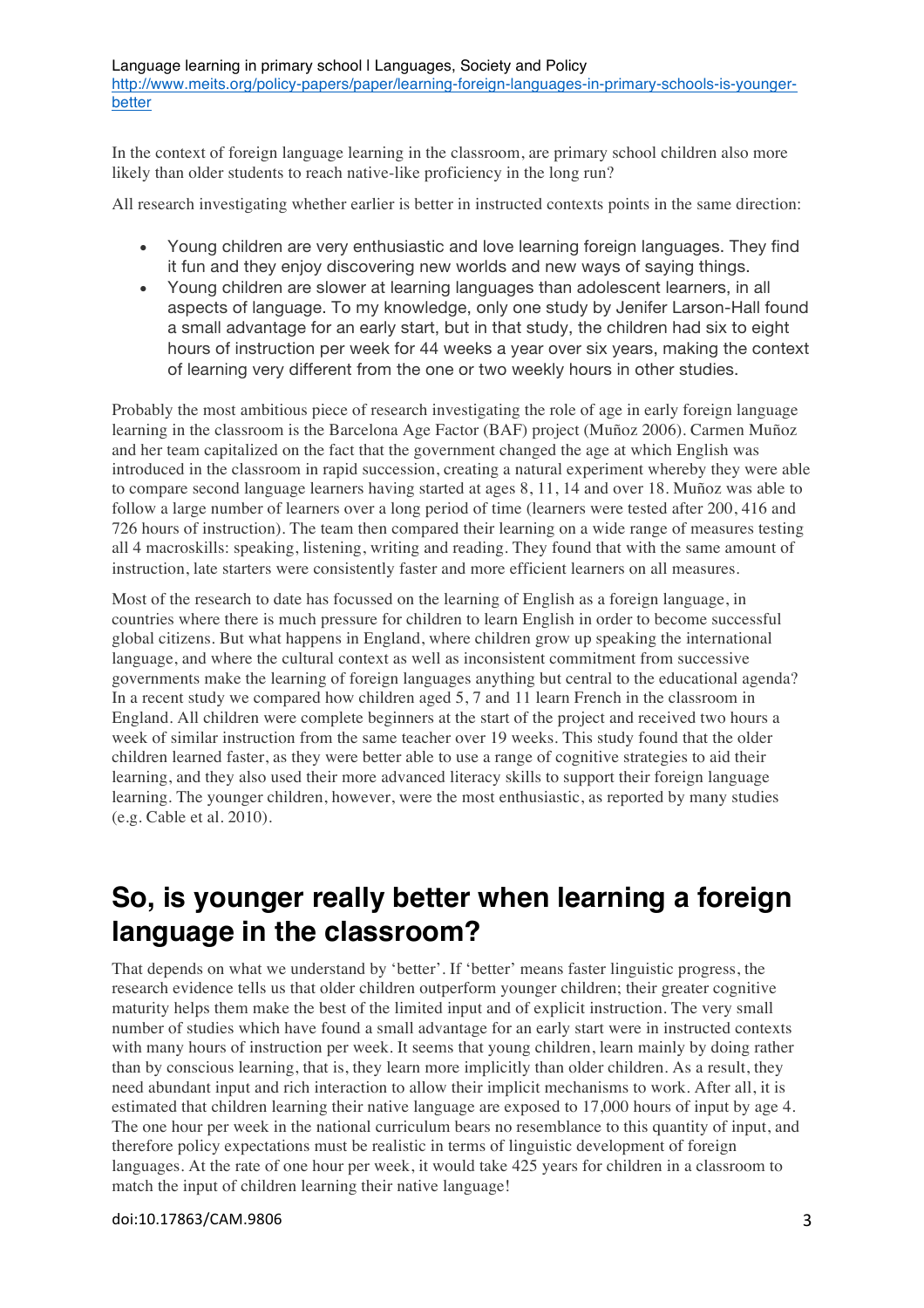Language learning in primary school I Languages, Society and Policy http://www.meits.org/policy-papers/paper/learning-foreign-languages-in-primary-schools-is-youngerbetter

If on the other hand, 'better' means developing an enthusiasm for learning languages, as well as changing cultural perceptions about the centrality of languages to education by embedding them in the curriculum from the start, then much of the evidence suggests that younger is better. In our recent study comparing 5, 7 and 11 year olds learning French in England, 96% of the 5 year olds enjoyed learning French, and 88% of the 7 year olds did so too. It seems that even an hour per week has the potential to awaken a lifelong interest in foreign languages, which must be welcome in a country where foreign language learning is undervalued and in crisis.

However, this enthusiasm clearly requires nurturing if it is to persist. In our study, the youngest children expressed short term and intrinsic reasons for liking French. It is fun; it is different from their other subjects, and they like learning about different countries. By the time they reach age 7, however, children have started realising that learning a foreign language is hard work and that it takes a long time to be able to hold a basic conversation. The common belief that learning a foreign language early equates with it being easy to learn does not really match their experience, and the popular belief that the English are not good at learning foreign languages is reinforced, when in fact the likely cause is the lack of time and effort spent on language learning. Further challenges arise as children get older. Under present conditions in England, they are likely to encounter problems and discontinuity in language learning at the point of transition from primary to secondary school, which may be at least temporarily demotivating. The curriculum also becomes more focussed on examinations, which are perceived as difficult in Modern Languages. More broadly, the misconception grows that if you speak English, you do not need to learn foreign languages as everyone speaks English.

### **Challenges and implications for policy**

In the following section, we discuss the implications of these research findings on the role of age in instructed contexts, for the policy challenges facing the early introduction of foreign languages in primary schools.

#### **Challenges**

The rationale behind the introduction of languages was firmly that earlier is better in terms of developing proficiency in the target foreign language. These expectations are problematic for a number of reasons:

• **Limited input**: Research has shown conclusively that language proficiency does not develop faster in younger children, and the expectations placed upon primary school aged children and their teachers concerning the learning that is possible in one hour a week are somewhat unrealistic. The Languages Programmes of Study (Department for Education 2013: 1) specify that all pupils should 'understand and respond to spoken and written language from a variety of authentic sources; speak with increasing confidence, fluency and spontaneity, finding ways of communicating what they want to say, including through discussion and asking questions, and continually improving the accuracy of their pronunciation and intonation; can write at varying length, for different purposes and audiences, using the variety of grammatical structures that they have learnt; discover and develop an appreciation of a range of writing in the language studied'. Unless the curriculum incorporates several hours a week of foreign language teaching these aims are likely to be overambitious, as the limited amount of input will not allow for the implicit learning mechanisms typical of early childhood, that is, learning by 'doing', to engage with the input in a meaningful way. Older children are able to use their more developed cognitive capabilities and literacy skills to support their learning; younger children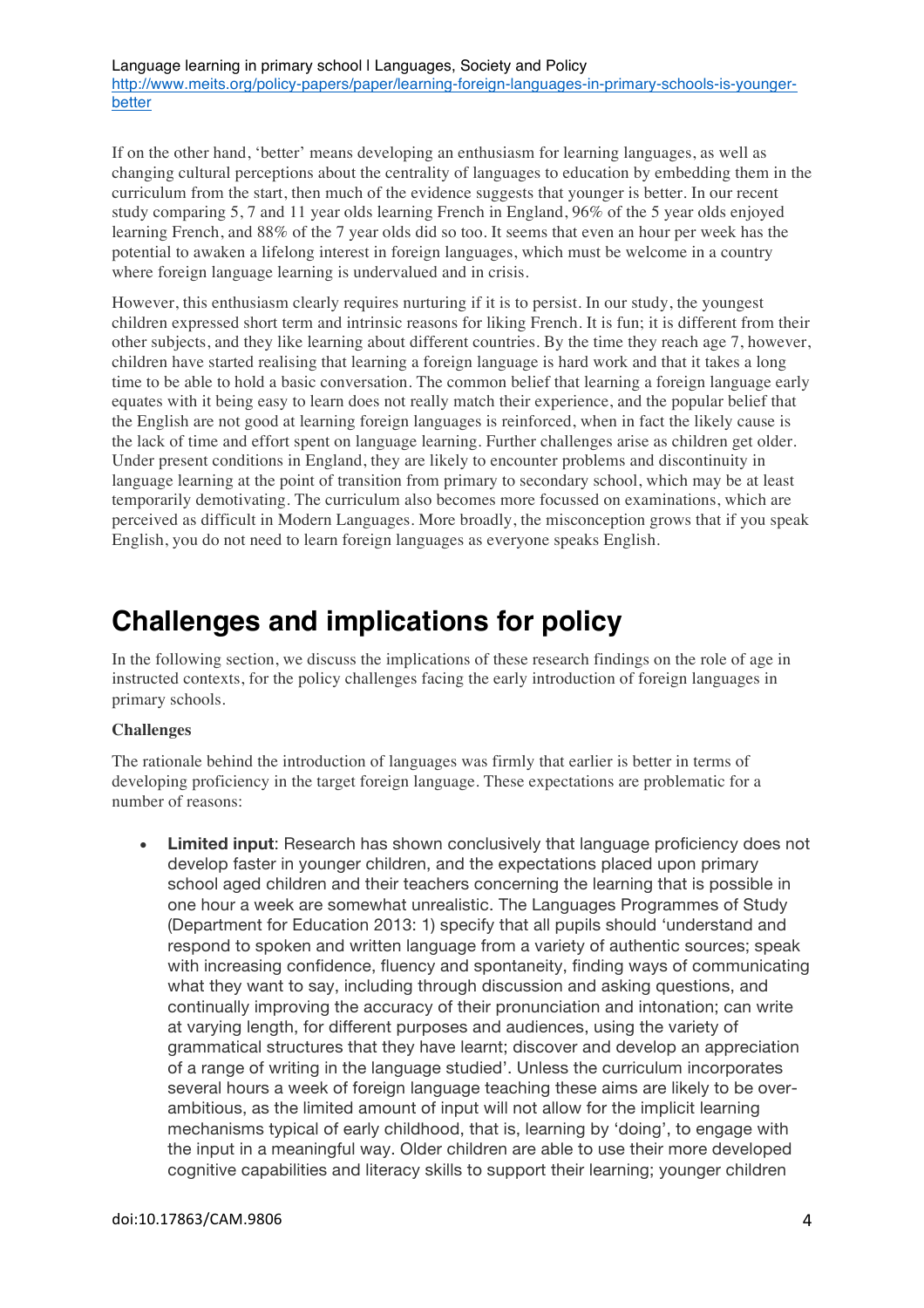are not yet able to do so. It is worth noting that the one hour per week is well below the several hours per week offered in many countries (European Commission 2012; OECD 2014). The policy implication is that either the number of weekly hours needs to be increased considerably, or expectations adjusted.

- **Teaching delivery**: Research has shown, unsurprisingly, that specialist teachers are more successful at teaching foreign languages than teachers who have a poor command of the language, and/or who have received little or no training in foreign language pedagogy. There is, however, a huge shortage of specialist teachers, which is unlikely to be solved in the near future, given the decrease in Modern Languages graduates being trained in universities. Consequently, many models of language teaching delivery are currently used in schools, ranging from the employment of one dedicated language teacher for the whole school (only viable in larger primary schools), the use of a peripatetic specialist teacher going from school to school, or, in many schools, the class teacher teaching the language, and perhaps learning it at the same time as the children.
- **Resources**: The introduction of the new policy took place at a time of declining resources, which greatly limited the support available for schools, through e.g. the disappearance of regional languages coordinators. The Routes into Languages project which supports schools in the promotion and delivery of foreign languages, was only centrally funded until July 2016. Schools have had to deliver this initiative with no extra resources and inconsistent support.
- **Transition from primary to secondary schools**: The transition from primary to secondary school has consistently been flagged up as a major challenge to progress in foreign language learning, ever since the first pilot introducing French in primary schools in England in the 1970s, and recent evidence suggests that the problem endures (Ofsted 2015; Tinsley and Board 2016). There is currently very little joined-up thinking about how the transition from primary to secondary schools is managed, with secondary schools receiving children from primary feeder schools with hugely varying practices, not to mention languages, and little coordination between the two. Children are typically taught languages together in year 7, the first year of secondary school, whether they have already studied the chosen language in primary school or not. This does not make for an ideal learning context, and it can be demotivating for learners, as well as for the teacher who typically has to assume children do not have any language skills.

These issues put together make it very difficult to see how the primary foreign languages initiative can be successful, IF its primary goal is increased proficiency and if its success is measured exclusively in terms of proficiency. The expectations are just too high, given the amount of teaching and the current resources and provision.

### **Implications for policy**

The research evidence we have discussed, and the challenges it raises for the implementation of the primary language policy, do not mean that this initiative is not important and that it cannot be a success. However, it would need to be thought about differently with expectations matched to what research has shown about the way in which young children learn and what motivates them. What is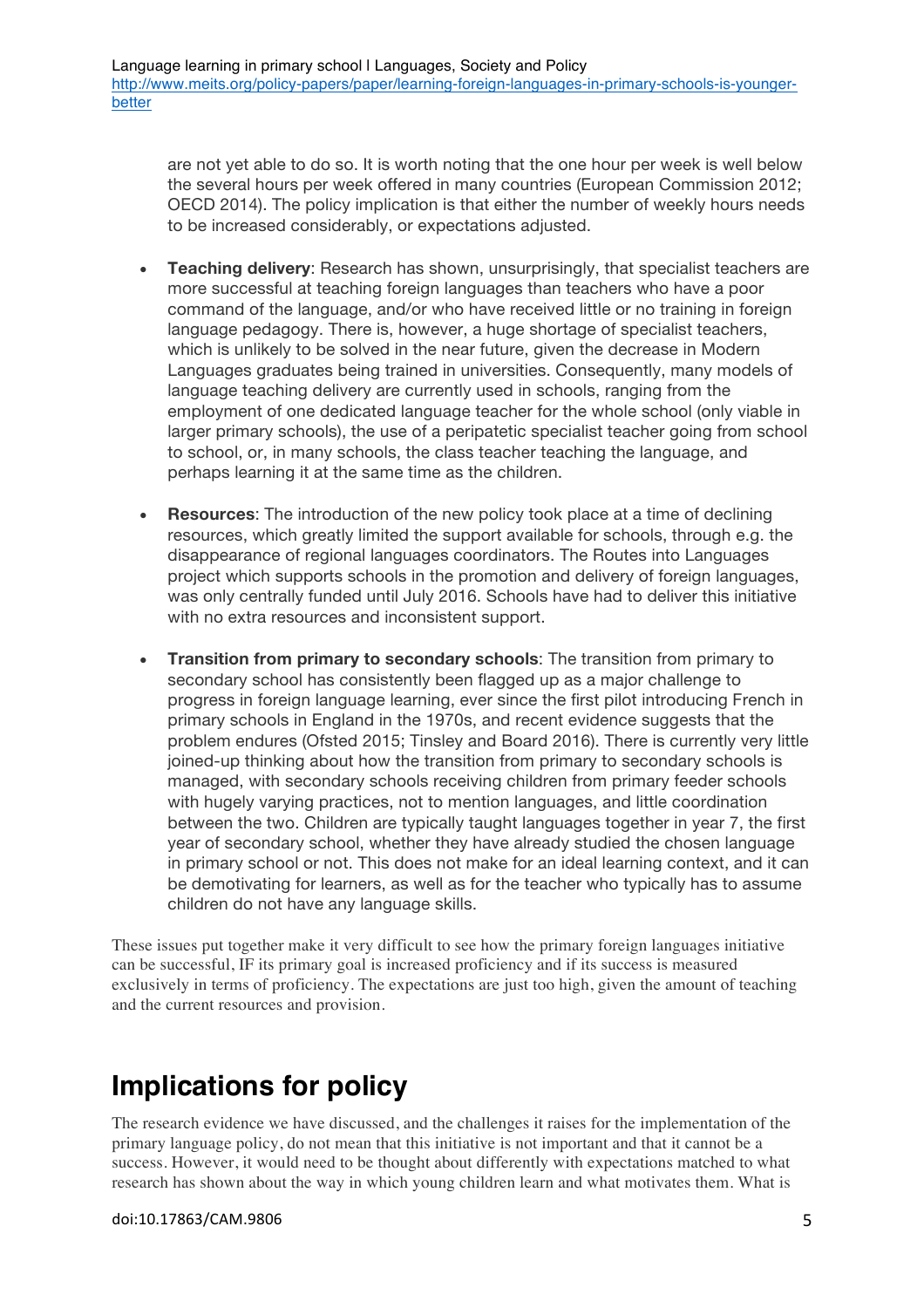needed is a clear vision of the purpose of introducing young children to foreign languages, and of how the teaching of primary foreign languages can be integrated successfully within the Foreign Language curriculum as a whole, all the way through to GCSE, paying particular attention to evolving learner motivation and to the transition from primary to secondary school.

Research has shown that what really motivates young children is the fun of language learning: not only the fun activities typical of the primary language classroom, but also learning about another culture and its language: learning about children in other countries, what they do, how like/unlike them they are, how they speak etc. Regular opportunities for direct contact with foreign language speakers (including of course children) are highly motivating. Additionally, learning a foreign language helps children with their literacy skills in English, as well as offering other recognized cognitive benefits. The motivational, cultural, and cognitive benefits of language learning need to be stated more positively to ensure adequate recognition of their importance and value in the national curriculum.

Primary school teachers are usually excellent motivators; they enthuse children about learning new topics, and all the evidence shows that children learning foreign languages in primary schools share this enthusiasm. It is only once children realise that proficiency targets need to be met that their motivation wanes. Focussing less one-sidedly on a goal of linguistic proficiency would help mitigate some of the problems outlined above. Visits to and from foreign countries; internet exchanges with foreign schools, projects about some aspect of the foreign country/people, possibly linked with some other aspect of the curriculum, reflections on positive reasons for learning languages, and on the strategies which will help learners progress, would help foster an enduring enthusiasm for language in its cultural and social context, and thus support gradual linguistic progress. This agenda needs to be much more central and consistent in our curriculum.

The choice of language(s) to be taught in primary schools also merits discussion. The most commonly taught language is French, in over three quarters of schools, but other languages may have greater resonance with the experience of school children. Spanish might be a stronger motivator for children, as many have been to Spain on holiday, and its orthography and pronunciation are more transparent. And in contexts where there are many children with English as an additional language, it might be more appropriate to teach one of the languages of the community. One option could be for all children to start a new language at secondary school from scratch, avoiding the transition problems we mentioned above and which are so demotivating for children. A one size fits all model might not be the most appropriate.

To conclude, the introduction of foreign languages in primary has great potential, but its goals need to be clearly articulated and realistic, taking account of what research has shown about how young children learn and of the context in which schools and teachers have to operate. Foreign language teaching needs to be embedded within the children's overall education from the early years to the end of schooling, to avoid the highly demotivating transition issues. In their comprehensive survey of the state of language learning in English schools, Tinsley and Board conclude 'The vast majority of teachers responding to this year's Languages Trends survey are very clear that there are many benefits of teaching languages to pupils at Key Stage 2, especially widening pupils' cultural understanding and confidence, improving their literacy and preparing them for a world of work.' This needs to become central in the articulation of the primary foreign language policy.

#### **Acknowledgments**

The paper draws from the research project Learning French from ages 5, 7 and 11: an investigation into starting ages, rates and routes of learning amongst early foreign language learners, by Florence Myles and Rosamond Mitchell, ESRC Ref No: RES-062-23-1545.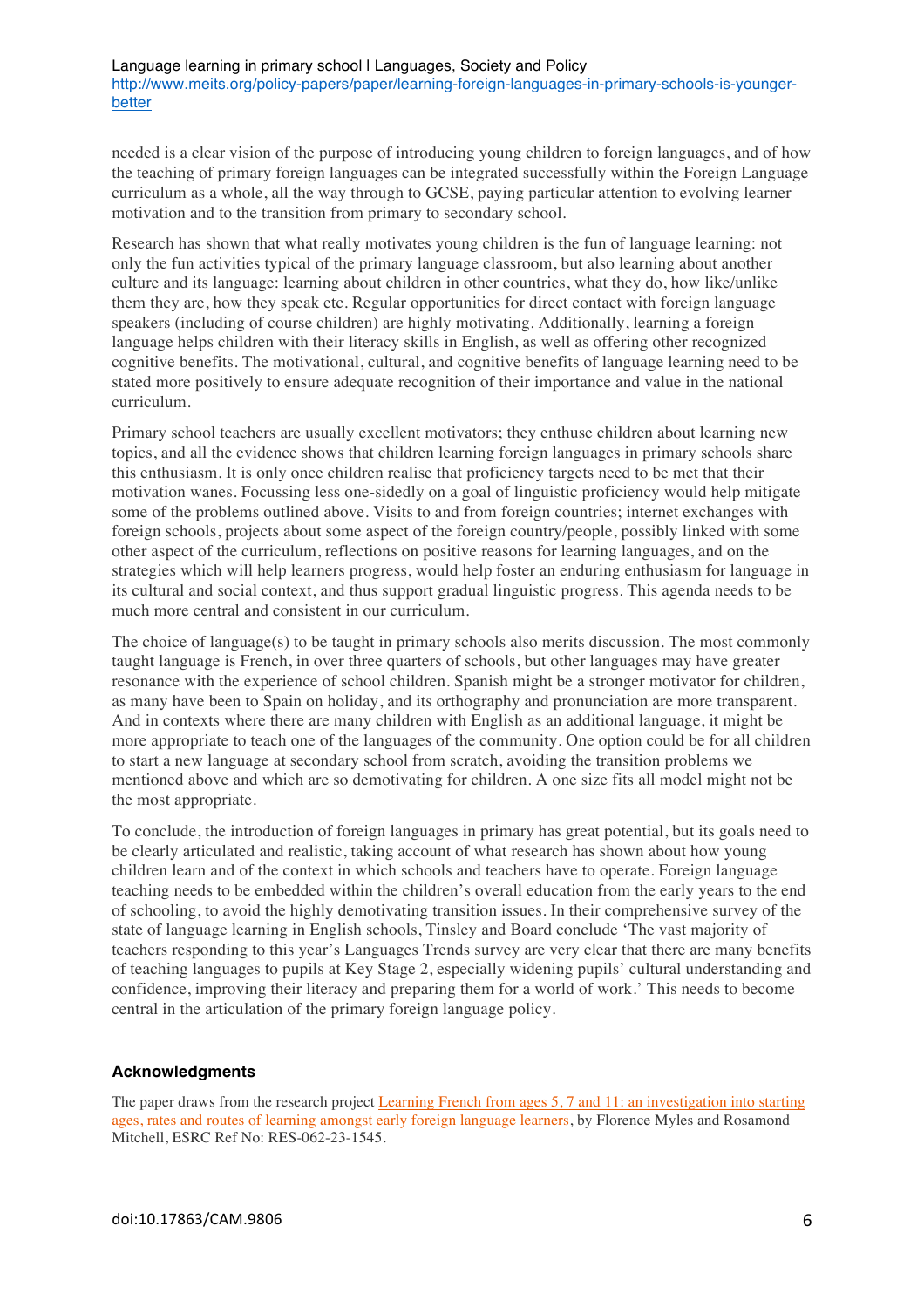## **Further reading**

Bolster, Allison, Christine Balandier-Brown and Pauline Rea-Dickens. 2004. 'Young Learners of modern foreign languages and their transition to the secondary phase: a lost opportunity?', *Language Learning Journal* 30: 35–41

Cable, Carrie, Patricia Driscoll, Rosamond Mitchell, Sue Sing, Teresa Cremin, Justine Earl, Ian Eyres, Bernadette Holmes, Cynthia Martin and Barbara Heins. 2010. *Language Learning at Key Stage 2: a longitudinal study*. Research Report DCSF-RR198. (London: Department for Children Schools and Families)

Coleman, James A. 2009. 'Why the British do not learn languages: myths and motivation in the United Kingdom' *Language Learning Journal*, 37.1: 111–128

Courtney, Louise. In press. 'Transition in modern foreign languages: a longitudinal study of motivation for language learning and second language proficiency' *Oxford Review of Education*.

Department for Education. 2013. *National Curriculum in England. Languages programmes of study: Key Stage 2.* <https://www.gov.uk/government/publications/national-curriculum-in-englandlanguages-progammes-of-study>

European Commission. 2012. *First European Survey on Language Competences: Final report*.

Kroll, Judith F, and Ellen Bialystok. 2013. 'Understanding the consequences of bilingualism for language processing and cognition', *Journal of Cognitive Psychology*, 25*.*5: 497–514

Larson-Hall, Jenifer. 2008. 'Weighing the benefits of studying a foreign language at a younger starting age in a minimal input situaton', *Second Language Research*, 24.1: 35–63

Marinova-Todd, Stefka, D. Bradford Marshall, and Catherine Snow. 2000. 'Three misconceptions about age and L2 learning', *TESOL quarterly* 34.1: 9–34

Muñoz, Carmen. 2006. *Age and the rate of foreign language learning* (Clevedon: Multilingual Matters)

Muñoz, Carmen. 2009. 'Input and long-term effects of early learning in a formal setting', in *The age factor and early language learning*, ed. by Marianne Nikolov (Berlin: Mouton de Gruyter), pp. 141– 159

Muñoz, Carmen. 2014. 'Contrasting Effects of Starting Age and Input on the Oral Performance of Foreign Language Learners', *Applied Linguistics*, 35.4: 463–482

Murphy, Victoria. 2014. *Second language learning in the early school years: Trends and contexts* (Oxford: Oxford University Press)

Myles, Florence and Rosamond Mitchell. 2012. *Learning French from ages 5, 7, and 11: An Investigation into Starting Ages, Rates and Routes of Learning Amongst Early Foreign Language Learners. ESRC End of Award Report, RES-062-23-1545* (Swindon: Economic and Social Research Council)

OECD. 2014. *Education Indicators in Focus: How much time do primary and lower secondary students spend in the classroom?* (Paris: OECD Publishing)